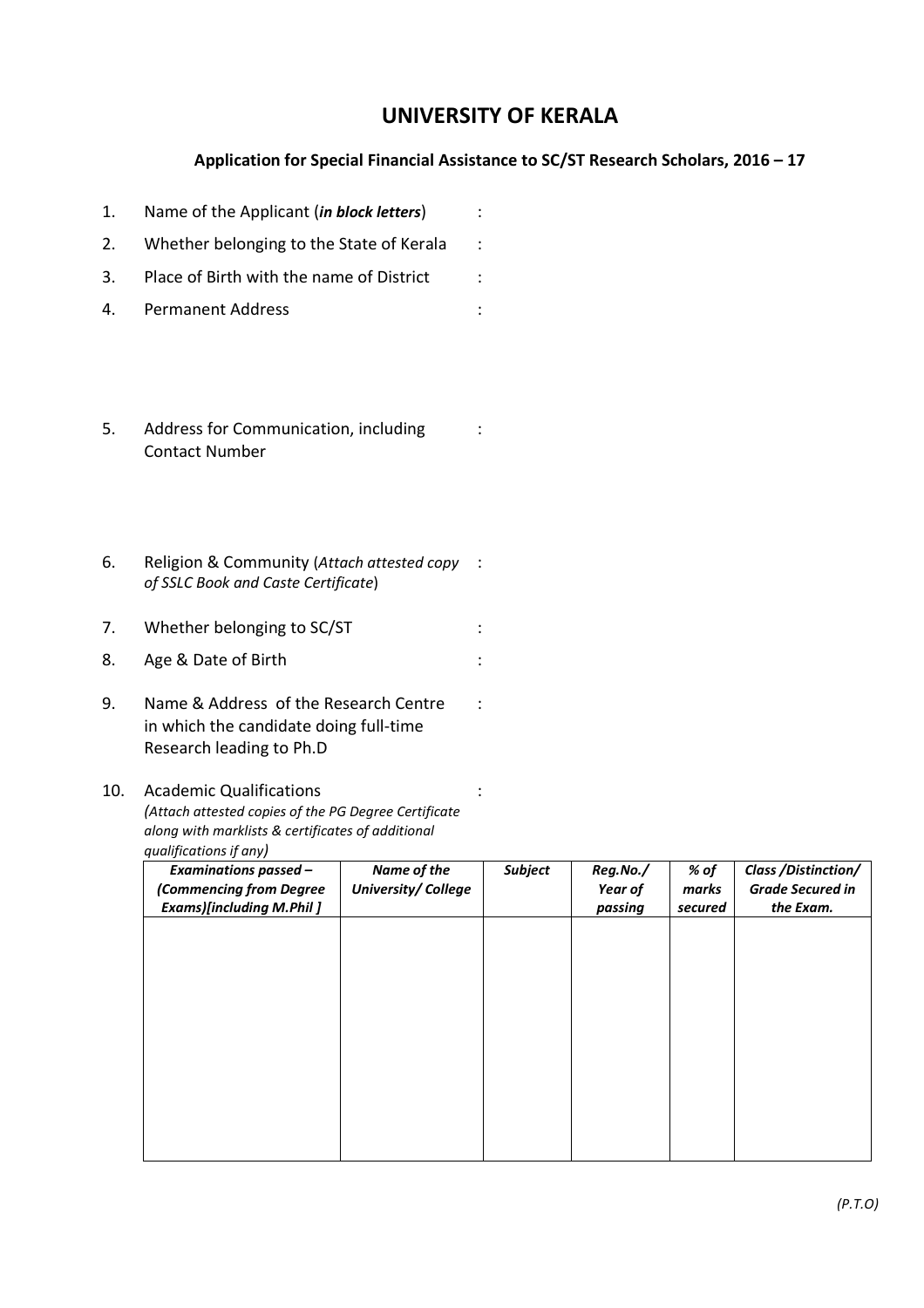- 11. Date of Registration for Ph.D. **11. In the State of Registration** for Ph.D.
- 12. Total period of Research Experience (Attach copy of the University Order granting Ph.D registration )
- 13. Subject & Topic of Research :
- 14. Details of published papers, if any in recognized journals (attach the copy of the published papers)
- : Year……………… Months………………………….

| Title of paper<br>published | Name of the Journal | Date of<br>publication | Whether Journal<br>approved by the<br>University |
|-----------------------------|---------------------|------------------------|--------------------------------------------------|
|                             |                     |                        |                                                  |

:

- 15. Teaching Experience if any, at College/School : (Attach copy of the Experience Certificate)
- 16. Whether applying for the Special Financial Assistance for the first time :
- 17. If any instalment of the grant was received by : the candidate previously, state whether the Utilization Certificate in respect of that amount had been submitted
- 18. Dated Signature of the candidate :
- 19. Recommendation of the Supervising Teacher with Signature, Name and official address :
- 20. Counter Signature of the Head of the Department/Institution with seal :

Place: Date: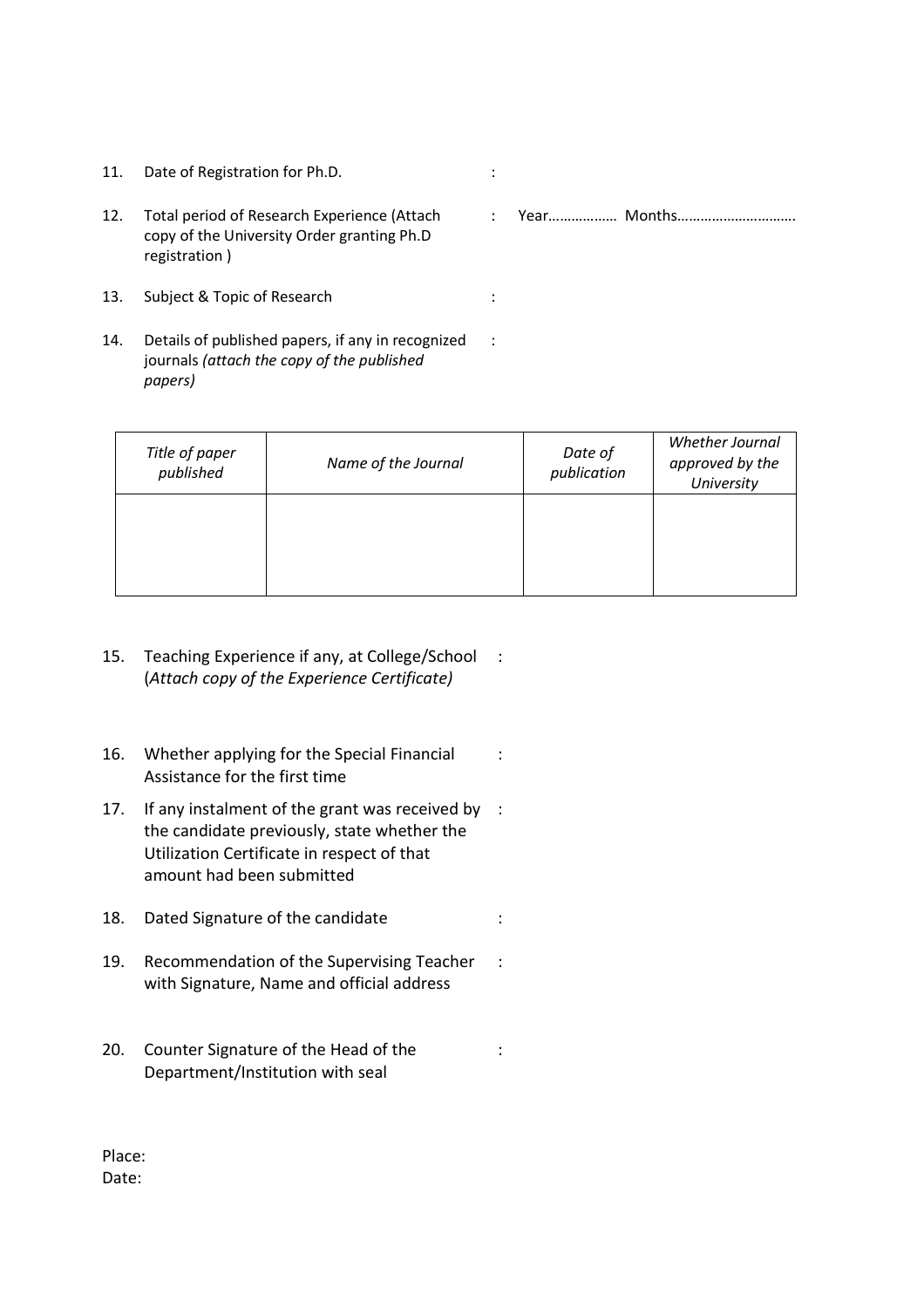## Articles of Agreement made on this …………………… day of ……………………………… Two Thousand and Sixteen by Shri/Smt. …………………………………………………………………………………………………………………..……..…………… ……………………………………………………………………………………………………………………………………………………………….., (here enter the name and address of the student) hereinafter called "The Student" and (1) Shri/Smt…………………………………………………………………………… …………………………………………………………………………………………………………………………………………………………………. and (2) Shri/Smt……………………………………………………………………………………………………………………………………….. …………………………………………………………………………………………………………………………………………………………………. (here enter the name and address of the two sureties) hereinafter called "The Sureties", in favour of the Registrar of the University of Kerala, hereinafter called "The University". Whereas the University have been pleased to grant a Special Financial Assistance of Rs. 10,000/- (Rupees Ten Thousand only ) to be released in instalments to Shri/Smt…………………………………………………… The Student belonging to SC/ST Community who has been granted Ph.D registration by the University and who is engaged research at ………………………………………………………………………………………………………… ………………………………………………….(here enter the name of the Department/Recognized Research Centre)

and whereas the grant of the said Financial Assistance has been made subject to the norms prescribed by the University for the sanction of the same and also subject to the terms and conditions hereinafter appearing to which the Bounden and the Sureties have agreed.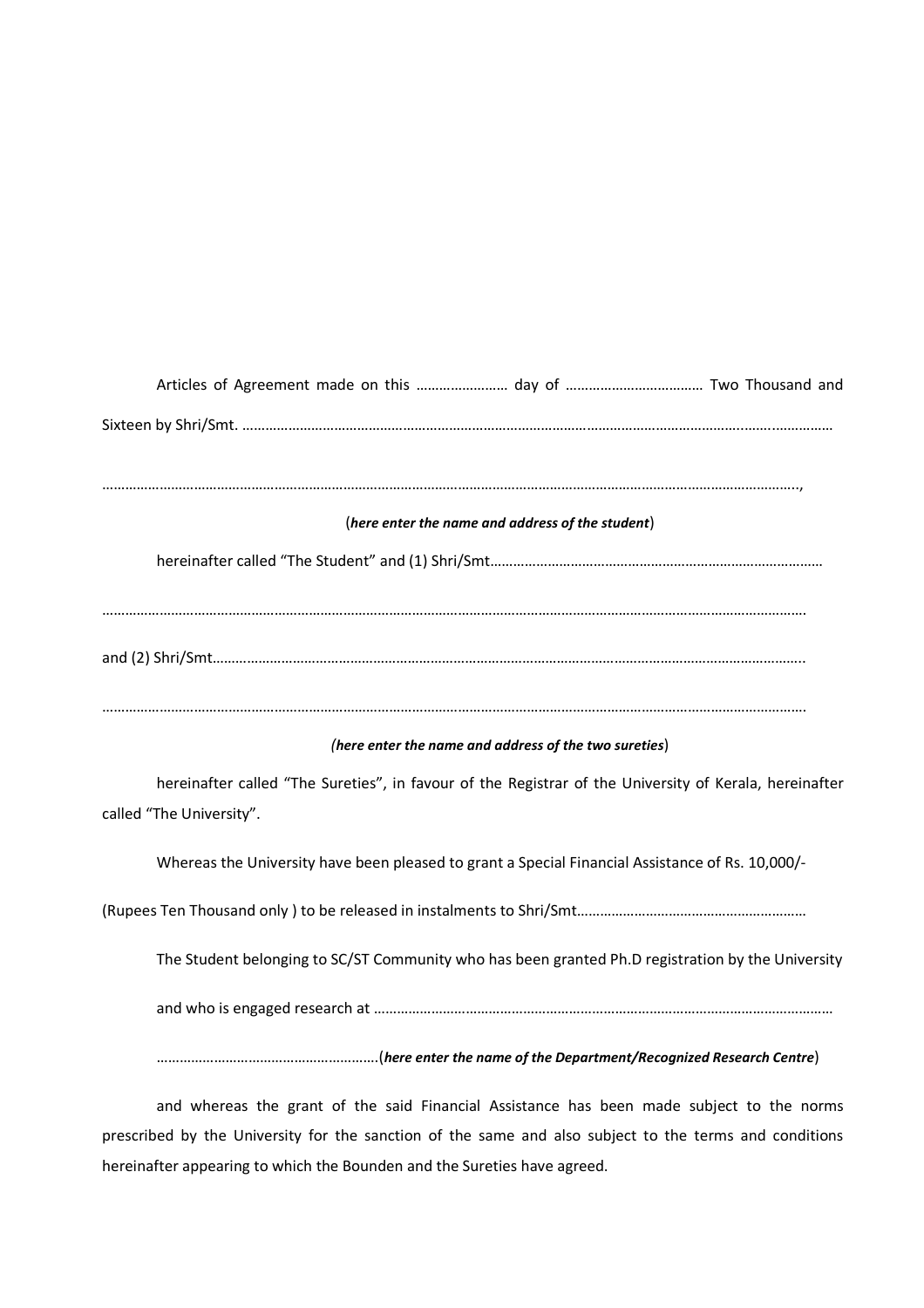Now these present witnesses and it is hereby mutually agreed as follows.

- 1. In consideration of the payment of the said financial assistance in full or part there of the student shall successfully complete the research programme under the University, subject to the regulations prescribed by the University with in a period of five years from the date of receipt of the first instalment of the grant amount and in confirmity with the norms approved by the Syndicate of the University as amended from time to time.
- 2. In the event of the student not confirming to the said norms and instructions or adverse reports regarding the progress of his research or of his conduct or of his/her discontinuing his/her research programme before the expiry of the full period of the research or of his/her conduct or of his discontinuing his/her research programme before the expiry of the full period of the research or of the conversion of fulltime research to part time, the student and the sureties shall on demand pay to the University the amount of financial assistance paid on behalf of the student.
- 3. It is hereby further expressly agreed that all sums found due to University under or by virtue of this agreement shall be recoverable jointly and severally from the student and the sureties and their properties movable and immovable in such manner as the University may deem fit.

The liabilities of the sureties under this agreement is co-extensive with that of the student and shall not be affected by the University giving time to or any other indulgence to the student:

| hands the day and year first above written. |  |
|---------------------------------------------|--|